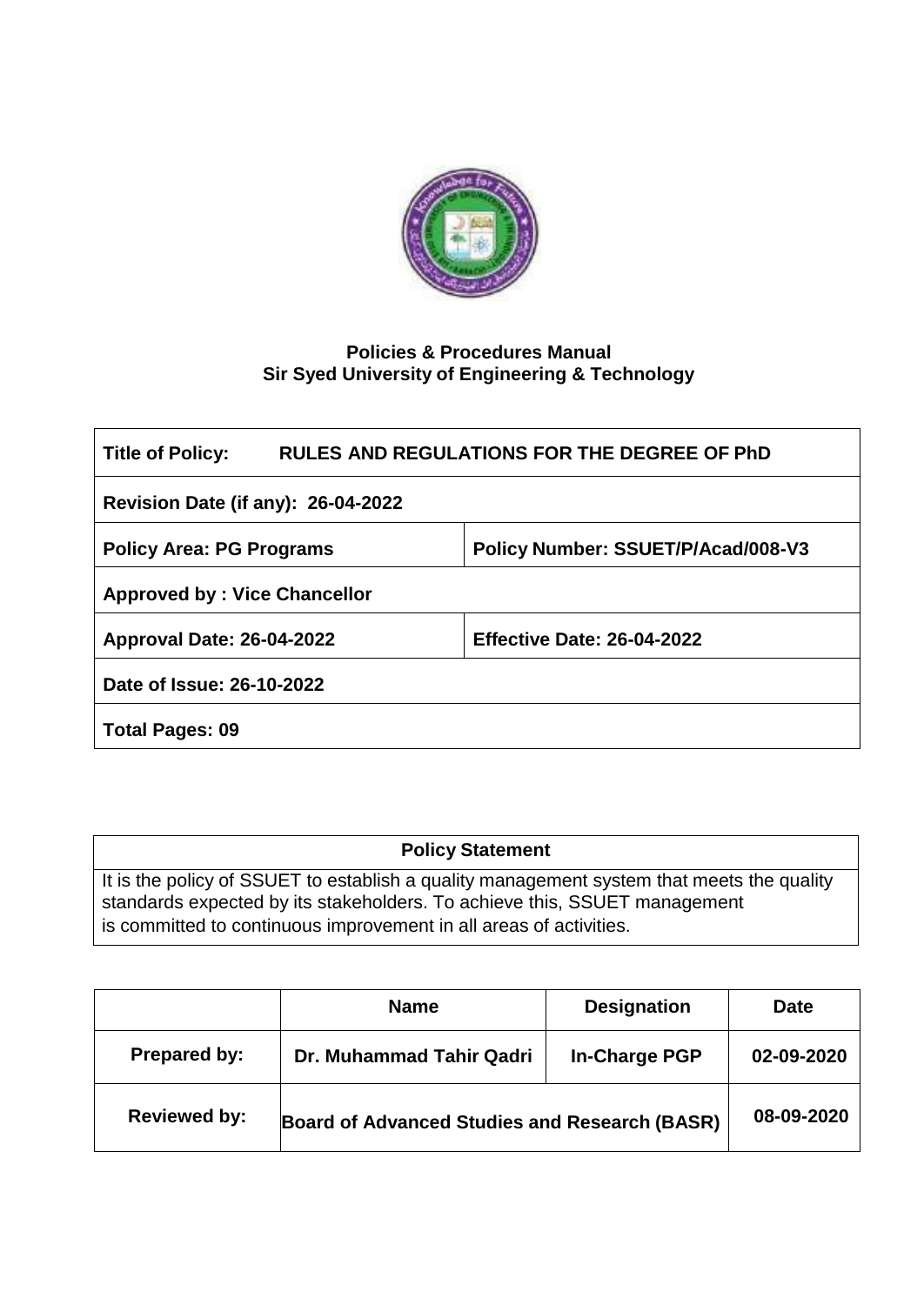# **RULES AND REGULATIONS FOR THE DEGREE OF DOCTOR OF PHILOSOPHY (PhD)**

#### **1.0 Preamble**

Rules and regulations are formulated for the postgraduate studies leading to the Degree of Doctor of Philosophy (PhD) at Sir Syed University of Engineering and Technology, Karachi and are updated when required. These rules and regulations were updated on the recommendations of 28<sup>th</sup> BASR and 49<sup>th</sup> Academic Council Meetings held on 8<sup>th</sup> September and 15<sup>th</sup> September 2020 respectively. In this Version 2 of the policy, the only change is the addition of HECs document regarding violation of HEC Rules in section 12, which has been added as annex A with this policy document. The rest of the policy remains same as of Version 1.

#### **2.0 Introduction**

These rules are applicable to the students admitted in the Doctor of Philosophy programme of SSUET with immediate effect including the students who are currently enrolled.

#### **3.0 Admission Requirements**

- 3.1 **Education:** HEC recognized Master's degree (MS, MPhil or equivalent) in relevant discipline with minimum CGPA of 3.0 out of 4.0 (in the semester system) or First Division (in the annual system).
- 3.2 **Test:** A subject test must be passed prior to admission in the PhD Programme in the area of specialization chosen at the PhD level. The details of the subject test are as follows:
	- 3.2.1 SSUET/NTS GAT(Subjective) test must be passed with 60% marks, prior to the admission in the PhD Program in the area of specialization.
	- 3.2.2 **Interview:** An interview must be cleared that shall be conducted by the departmental Postgraduate Admission Committee.

#### **4.0 Admission Procedure**

- 4.1 Students seeking admission in the PhD programme shall submit their application at the Postgraduate Programme (PGP) office on the prescribed application form along with relevant documents. The PGP office shall forward the admission applications to the concerned departments for evaluation.
- 4.2 A departmental PhD admission committee, comprising of at least 2 senior PhD faculty members and In-Charge PGP (or his nominee), shall be proposed by the chairperson of the department and approved by the Dean.
- 4.3 The departmental Postgraduate Admission Committee shall assess an applicant's suitability while considering the following:
	- 4.3.1 The admission requirements described in para 3.0.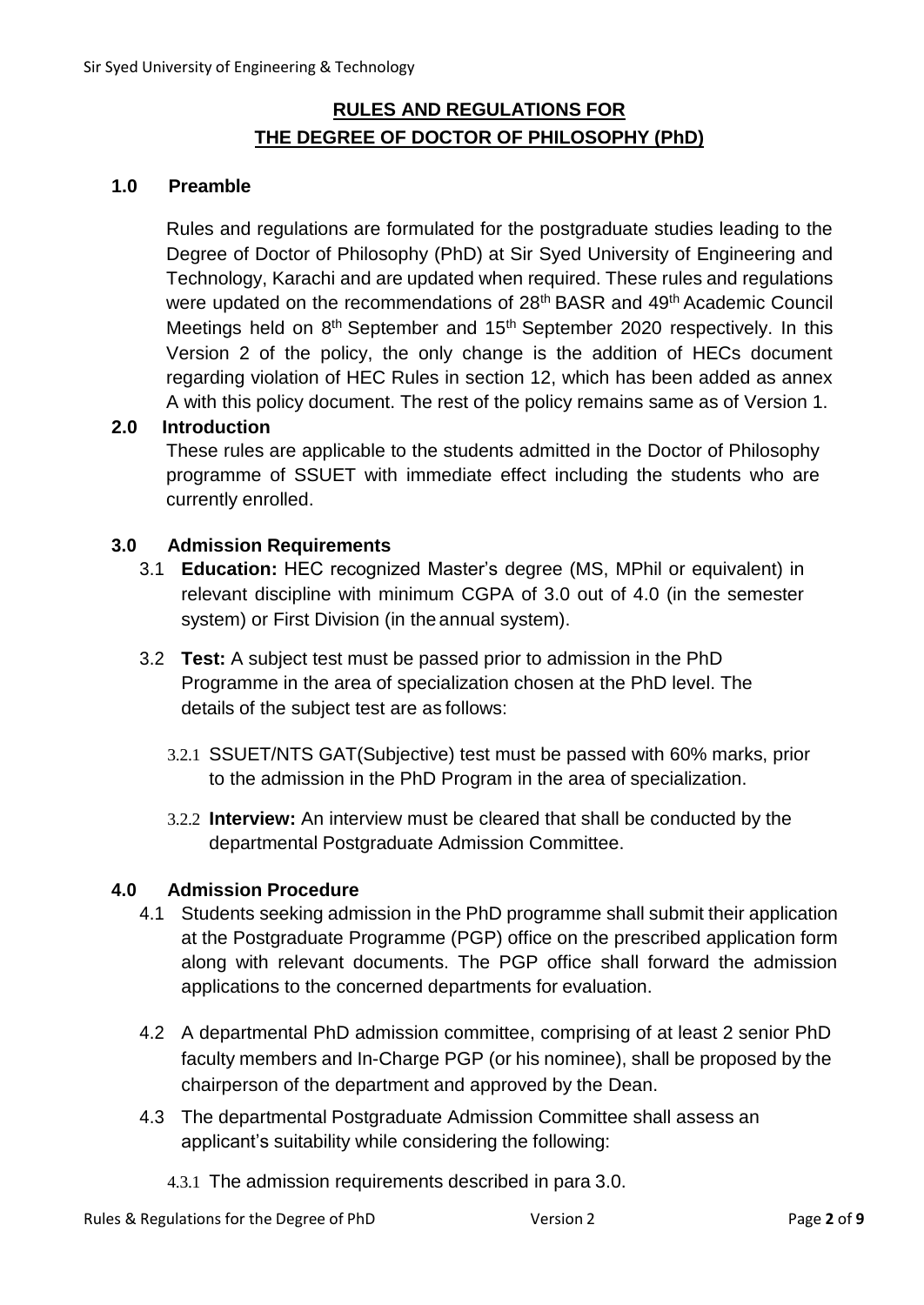- 4.3.2 The availability of potential PhD supervisors and the maximum number of PhD students that can be admitted in a programme in light of HEC's policy on the subject.
- 4.3.3 Prerequisite courses that an applicant may need in order to meet a program's requirements.
- 4.4 The departmental Postgraduate Admission Committee, with the consent of the candidate, will also recommend a supervisor (and a co-supervisor if required) for each candidate recommended for admission in accordance with para 6.0.
- 4.5 The departmental Postgraduate Admission Committee shall forward its recommendations to the PGP office through the chairperson of the department.
- 4.6 The PGP office, on recommendation of the relevant postgraduate admission committee, shall inform the applicants about the result of their application.

### **5.0 Scheme of Implementation**

- **5.1 Admission:** Initially provisional admission shall be given.
- **5.2 Duration:** The duration for completing the PhD degree requirements shall be minimum 03 years and maximum 08 years from the date of enrolment.

# **5.3** Coursework:

- 5.3.1 Course work of minimum 18 credit hours (06 PhD level courses) is required to be completed within 02 academic years. These 18 credit hours will be in addition to any pre-requisite courses recommended by the supervisor, GEC.
- 5.3.2 A student enrolled in a PhD programme may take up to 09 credit hours of PhD level courses from other disciplines subject to approval of individual courses as being acceptable by the department towards the student's PhD degree.
- 5.3.3 Minimum CGPA is required to be 3.0 out of 4.0 in the 18 credit hours of PhD level courses that are to be counted towards PhD coursework.
- 5.3.4 A student may repeat a PhD level course in which grade point of less than 3.0 is achieved to improve the CGPA. Improvement is allowed only once for a course. The better grade will be used in the computation of CGPA.
- 5.3.5 If an elective course cannot be offered for repetition due to unavoidable circumstances, a student may take an alternative elective course with the approval of Supervisor and shall get the earned grades. The better grade will be used in the computation of CGPA.
- **5.4 Comprehensive Examination:** A Comprehensive Examination is required to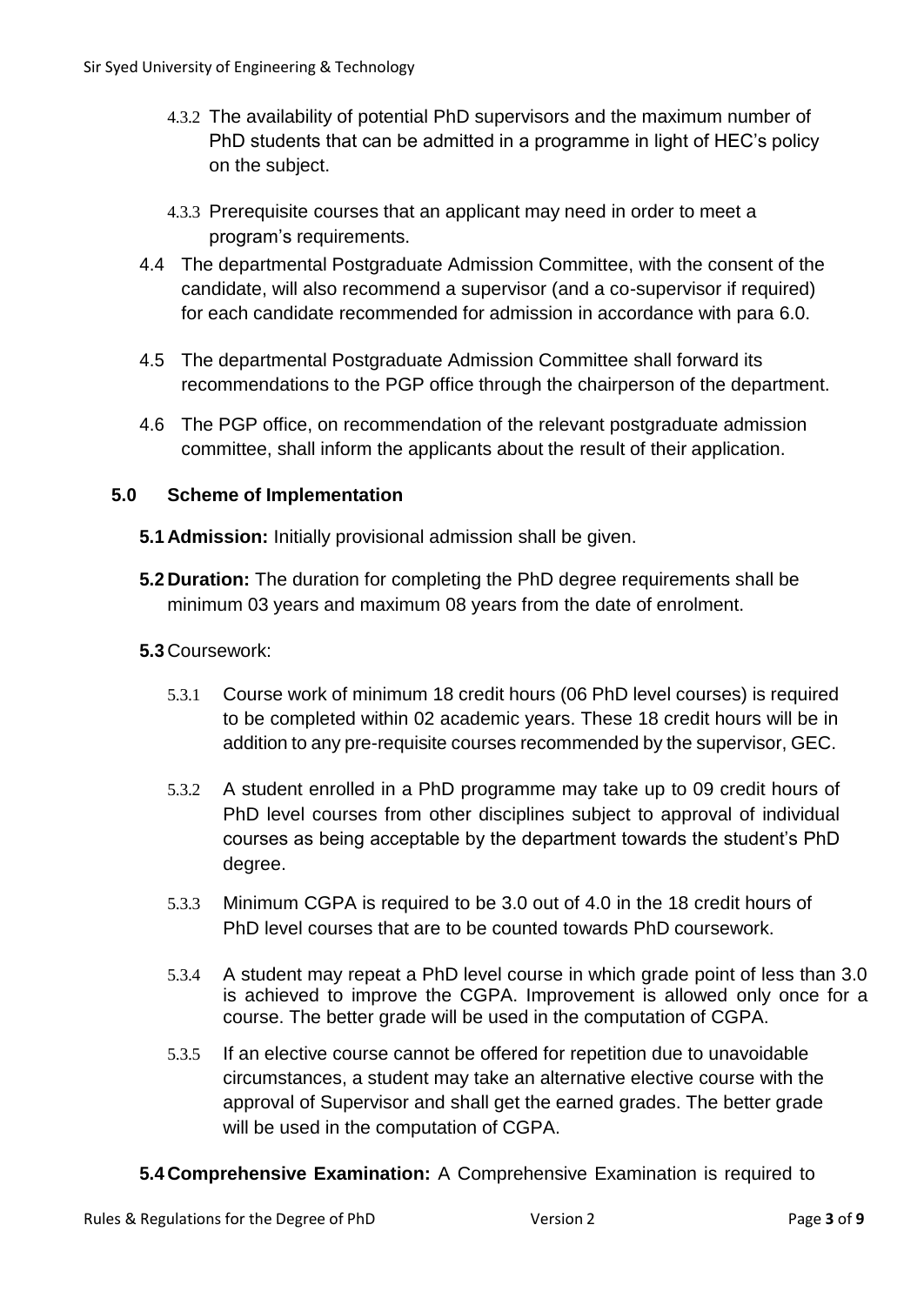be passed after completing PhD level courses with minimum CGPA of 3.0 and within 03 years of initial enrolment. The Comprehensive Examination is composed of a written part and an oral part. The details of the Comprehensive Examination are given in para 8.0.

**5.5 PhD Candidacy**: When a student qualifies both written and oral parts of the Comprehensive Examination, the Comprehensive Examination Committee shall recommend the confirmation of the student's PhD candidacy to BASR for approval.

### **5.6 Research Proposal:**

- 5.6.1 A PhD student is advised to prepare a Research Proposal under the guidance of the supervisor, preferably from the time of enrolment. The proposal should identify the research problem, review the relevant literature, describe the tasks planned to solve the problem, and propose a timetable for the completion of the research work.
- 5.6.2 After obtaining the PhD candidacy, the student is required to submit the written research proposal to the department's postgraduate committee and present it in a seminar.
- 5.6.3 After having successfully defended the research proposal, the proposal shall be recommended by the Guidance and Evaluation Committee(GEC) for approval from BASR through the Dean.
- 5.6.4 If the student's GEC deems that the proposal needs further work, it may apprise the candidate appropriately, assigning a timeline for a proposal re- defense.
- **5.7 Research Work:** During PhD candidacy, the scholar shall engage in creative and innovative research work (equivalent to 30 credit hours) leading to an original PhD thesis.

#### **5.8 Review of Progress:**

- 5.8.1 The progress of a PhD student shall be reviewed biannually during the period of research.
	- 5.8.1.1 **Minor Review of Progress:** The minor review of progress shall be undertaken in Spring Semester. The PhD student shall submit the prescribed progress review form to GEC. The committee shall review the progress and inform the BASR about the progress along with any recommendations if required.
	- 5.8.1.2 **Major Review of Progress:** The major review of progress shall be undertaken in Fall Semester. As a part of this review, the PhD student shall deliver an open seminar on his/her research work and complete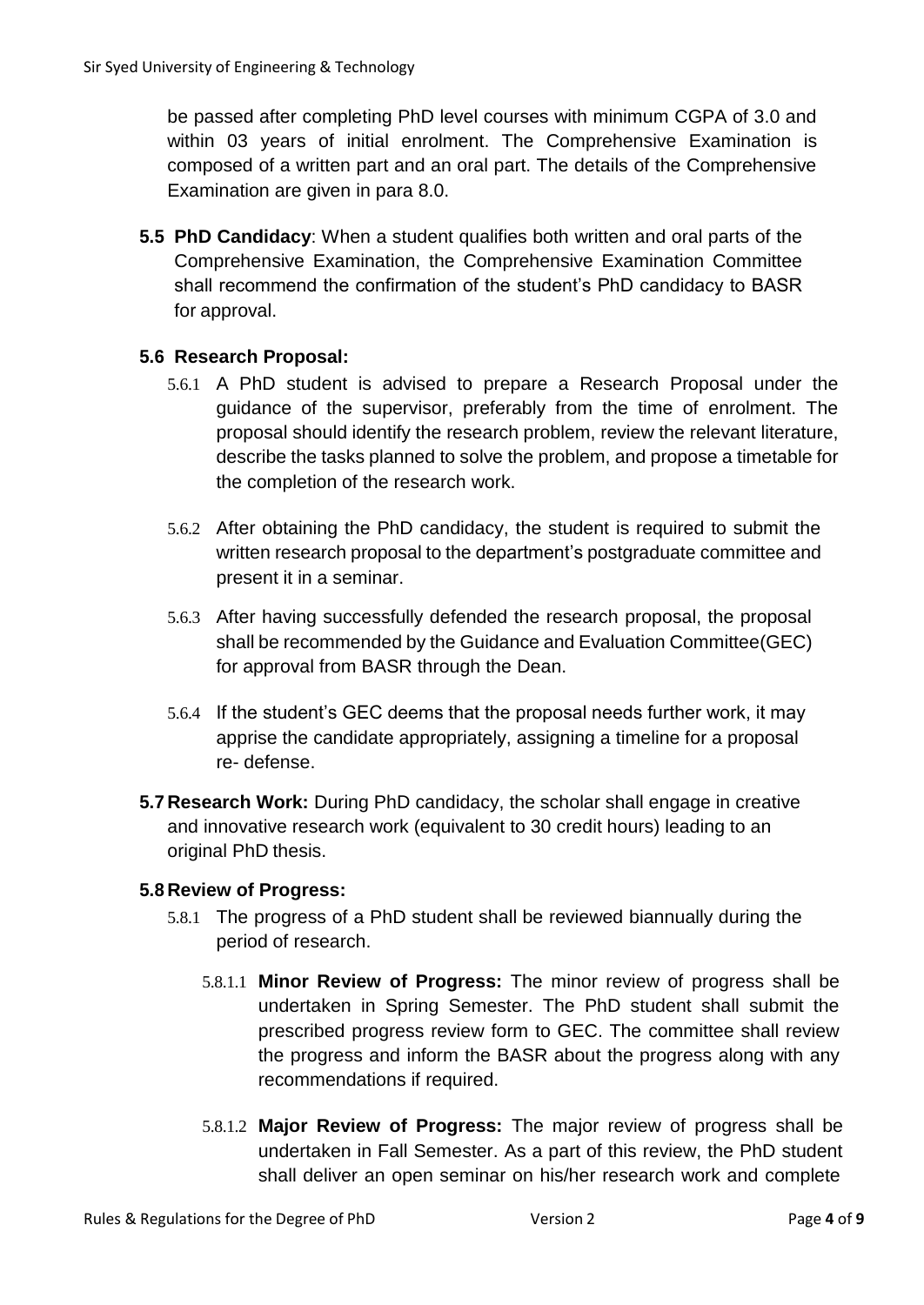the prescribed progress review form. The GEC shall review the progress considering the seminar and the progress report, and inform the BASR about the progress along with any recommendations if required.

5.8.2 Failing to submit two consecutive progress reports or failing to demonstrate satisfactory performance in two consecutive progress reviews may result in expulsion from the PhD programme on approval of BASR.

#### **5.9Publications:**

- 5.9.1 A student must have a minimum of two peer-reviewed research papers published/accepted in HEC recognized journals or international conferences prior to submission of thesis for examination. At least one of these papers must be in a HEC Recognized X Category or above relevant journal.
- **5.10 Thesis Examination and Defence:** The student after completing the research work shall document research details in a PhD thesis and submit it for examination and subsequent defence. The details of thesis examination and defence are given in Para 8.0 and Para 9.0 respectively.

### **5.11 Leave of Absence:**

- 5.11.1A candidate, who is temporarily unable to continue research because of unavoidable circumstances, should file an application to the BASR through the supervisor for leave of absence. Such leaves of absence shall not exceed twelve months in total. Such leaves will be subject to approval from BASR.
- 5.11.2This leave of absence does not extend the degree duration requirements defined in Para 5.2.
- 5.11.3When the candidate returns from the leave, the Postgraduate Programme Office (PGP) on the recommendations of Supervisor may allow the student to continue and to inform BASR

### **5.12 Changes: A supervisor, GEC member or research topic may be changed with considerable justification, subject to BASR approval.**

#### **6.0 PhD Supervisor**

6.1 A person recognized as HEC Approved PhD Supervisor, meeting HEC's requirements for experience and having research expertise in the relevant field, can be appointed as a supervisor of a PhD student on approval of BASR.

6.2 The supervisor shall be a faculty member of the University whereas a co supervisor can be selected from outside the university.

6.3 A supervisor or co-supervisor of a PhD student can be changed on the request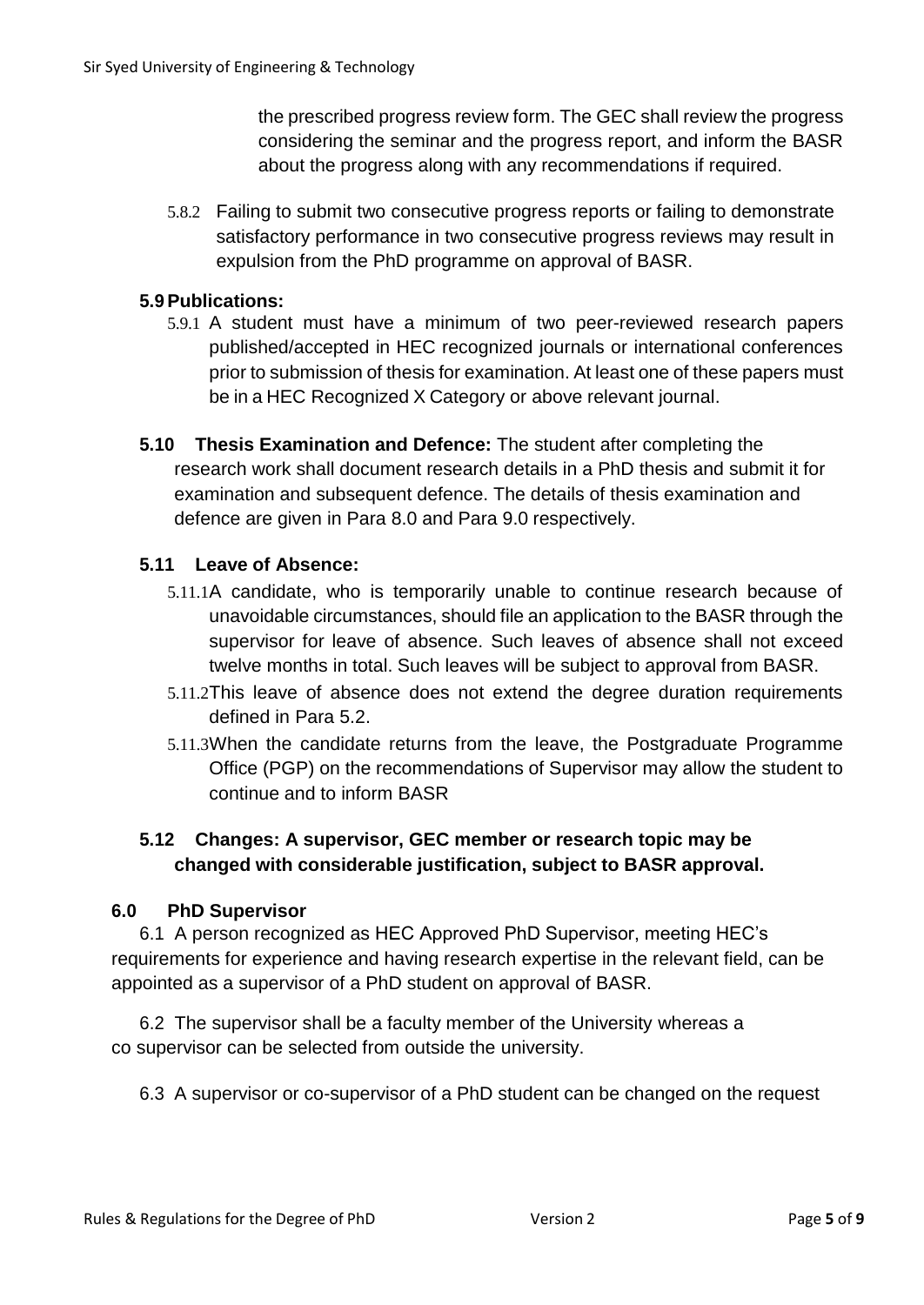of either supervisor or PhD student with considerable justification, subject to the approval of BASR.

# 7.0 **Guidance and Evaluation Committee (GEC)**

7.1A Doctoral GEC should be formed at the earliest after the admission of a student into the PhD program. The GEC must be formed before the Comprehensive Examination of the student.

7.2The GEC shall comprise of PhD qualified members. The GEC shall be composed of at least three members including the supervisor, the co-supervisor (if appointed), at least one internal expert and at least one external expert from a reputed university, R&D organization or relevant industry. The student's supervisor shall chair the GEC meetings.

7.3 The chairperson of the department in consultation with the student and the supervisor shall propose GEC members. The committee shall be approved by **BASR** 

7.4 The GEC shall hold its meetings at least once a year.

### **8.0 Comprehensive Examination**

The comprehensive examination is required to be passed after completing PhD level courses with minimum CGPA of 3.0 and within 03 years of initial enrolment.

- 8.1 Part A Written Exam:
	- 8.1.1 The Part A of the Comprehensive Examination shall comprise of written examination focusing on the knowledge covered in the entire PhD coursework.
	- 8.1.2 The chairperson of the concerned department shall supervise the Written Exam including allocation of examiners, preparation of question papers and
	- conduction of the examination. In case the department's chairperson is also the student's supervisor, the Dean or his nominee shall supervise the examination.
	- 8.1.3 The examination shall be composed of 06 question papers (one for each course from PhD coursework) with no choice in questions to be answered. Maximum allowed time shall be 40 minutes for each paper.
	- 8.1.4 Minimum passing marks are 50% in each paper and 60% in aggregate.
	- 8.1.5 A student is allowed to appear for Part A Exam maximum two times.
- 8.2 Part B Oral Exam:
	- 8.2.1 Students shall appear for the Part B of the Comprehensive Examination after passing the Part A.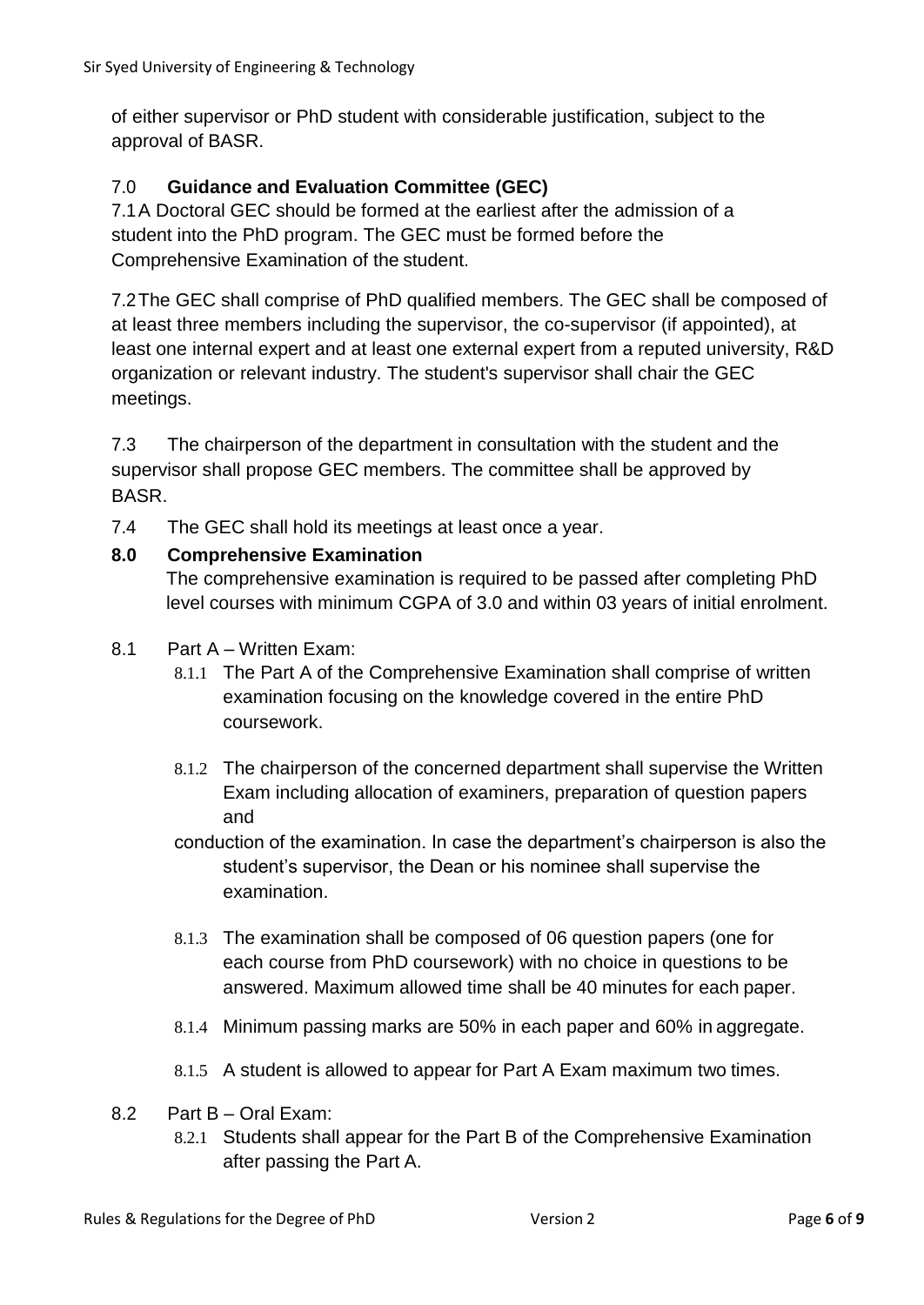- 8.2.2 The Part B of the Comprehensive Examination shall comprise of oral examination focusing on the candidate's knowledge of the proposed area of research and relevant research literature.
- 8.2.3 The Comprehensive Examination Committee shall be composed of the Dean or Chairperson of the department and the members of the GEC.The Dean or Chairperson of the department shall chair the committee.
- 8.2.4 The examination shall be of one hour during which the student has to deliver a presentation of around 20 minutes. The presentation should cover the proposed research field and the review of relevant research literature.
- 8.2.5 The Comprehensive Examination Committee shall determine, by majority vote, whether the student be allowed to proceed for the doctoral research or otherwise. If the number of votes for "Pass" equals the number of votes for "Fail", then verdict of the supervisor would be taken as the final decision.
- 8.2.6 A student is allowed to appear for the Part B Exam maximum two times.

# **9.0 PhD Thesis Evaluation**

9.1 On the recommendation of the supervisor, the thesis shall be first given to GEC for internal evaluation. If GEC approves that the thesis is of a quality suitable for doctoral thesis, then the thesis should be submitted to PGP office for further examination.

- 9.2 A candidate may submit the thesis for evaluation only after the following conditions are met:
	- 1. Acceptance of research articles as per para 5.9.
	- 2. Completion of minimum 02 years in PhD candidacy.
	- 3. Clearance of dues.
	- 4. Satisfactory plagiarism report from supervisor.
	- 5. Recommendation of GEC for external evaluation.
	- 6. Fulfilling any other conditions laid down by HEC or University.
	- 9.3 Four soft-bound copies and one electronic copy of the thesis shall be submitted to the PGP office with the recommendation of the GEC.
	- 9.4 The thesis shall be evaluated by at least two external foreign evaluators from HEC approved list of academically/technologically advanced countries.
	- 9.5 The Vice Chancellor shall appoint the external foreign evaluators considering the list of names suggested by the supervisor. The supervisor shall suggest at least five names of potential foreign evaluators.
	- 9.6 Evaluation report by the two foreign evaluators has to be positive before the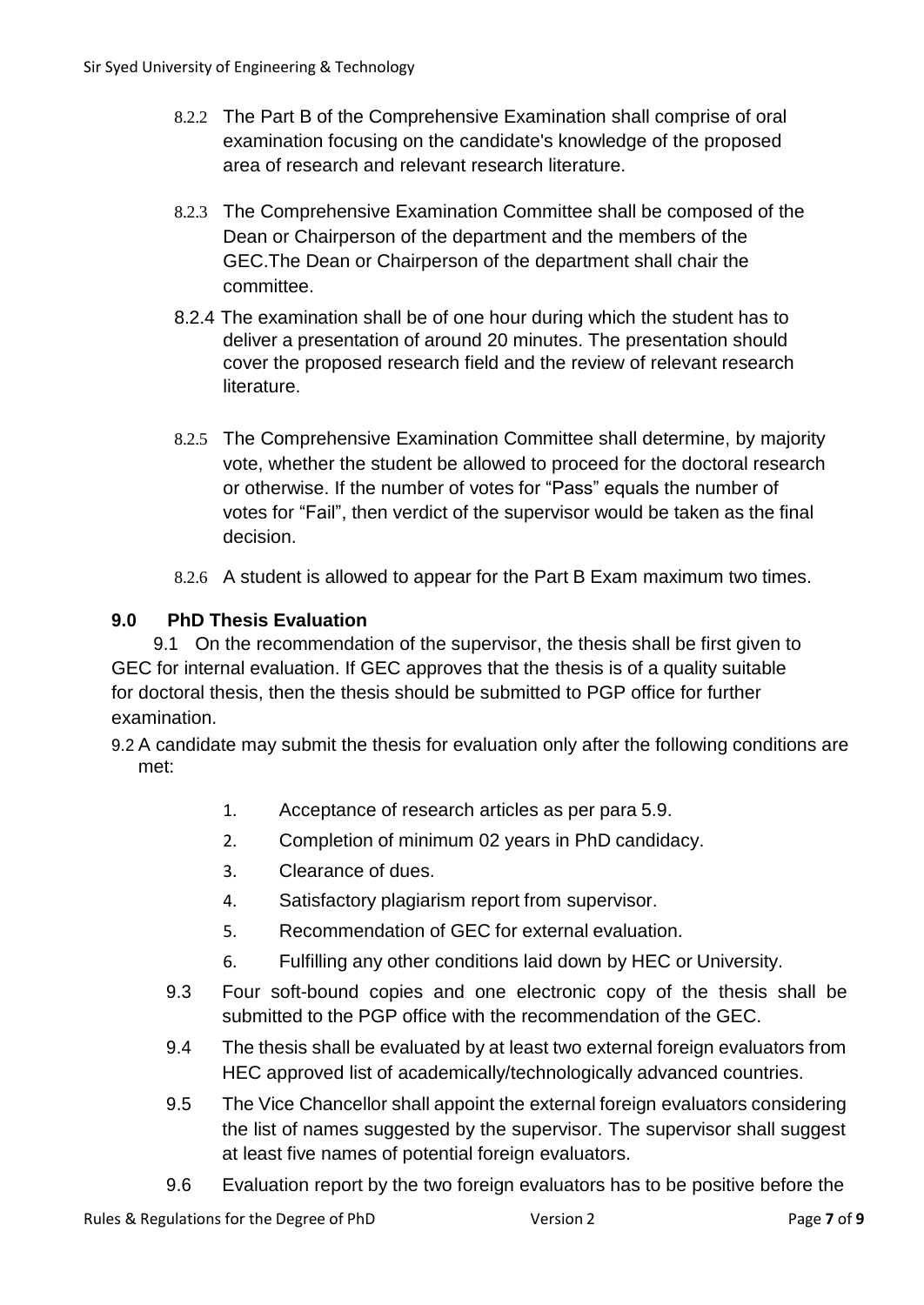student can be asked to carry out final defence.

#### **10.0 Thesis Defence**

10.1On receipt of positive reports from foreign evaluators, defence of a PhD thesisshall be conducted.

10.2 The Vice Chancellor shall appoint the PhD Defence Committee to conduct open defence. The committee shall be composed of the following members:

- 1. Concerned Dean or Chairperson of the department
- 2. One Internal Examiner
- 3. One External Examiner
- 10.3 The student shall give the seminar which will be open to all including invitees followed by close examination by the Defence Committee.
- 10.4 The Defence Committee shall inform its decision to the PGP office which will forward it to BASR for approval.
- 10.5 The final version of thesis shall be checked for plagiarism by PGP Office according to HEC Plagiarism Guidelines and Guidelines for using 'Turnitin'.

#### **11.0 Withdrawal / Drop from PhD program**

A student shall be withdrawn / dropped from the PhD degree programme under following conditions:

- 11.1 Does not register in any semester within one year of obtaining provisional admission.
- 11.2 Does not register for two consecutive semesters without informing and without approval of BASR.

11.3 CGPA remains below 3.0 on completion of coursework even after availing the chances for improvement of grades.

- 11.4 Fails to complete coursework requirements within maximum allowed time.
- 11.5 Fails twice in Part A or Part B of the Comprehensive Examination.
- 11.6 Fails to complete PhD degree requirements within maximum allowed time.

11.7 On consistent unsatisfactory academic performance when recommended by the GEC, and approved by the BASR.

11.8 On disciplinary grounds when recommended by the respective Discipline Committee.

11.9 A student can seek withdrawal from PhD programme at any stage of candidature by requesting BASR through PGP office.